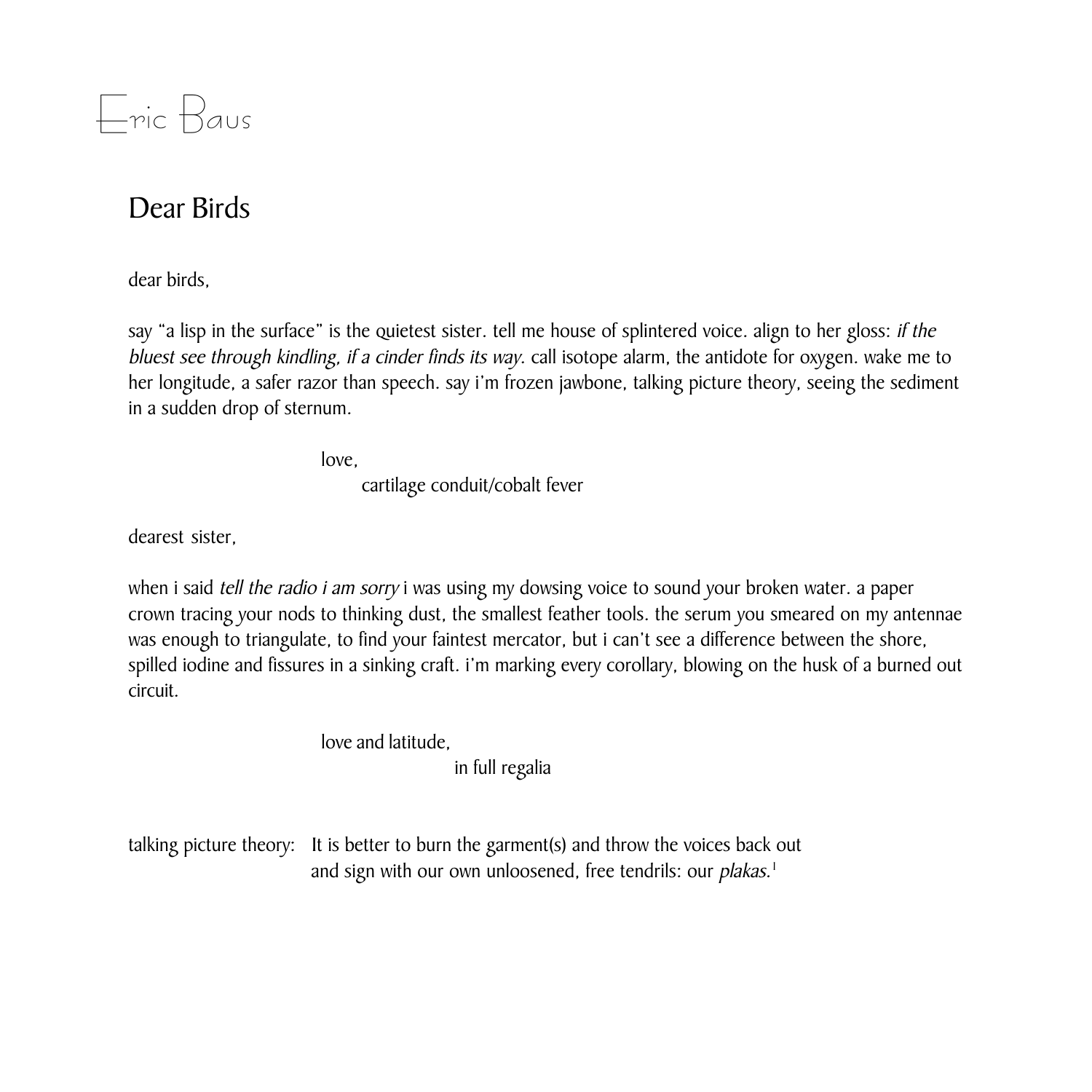the radio i am: A camel moving through the muck in a glass of table water.<sup>2</sup>

iodine and fissures: mine me for my ivory, make my bony method sound

the quietest sister: or call morning phosphor in a grasp of sent pigeons

<sup>&</sup>lt;sup>1</sup> Juan Felipe Herrera, The Roots of a Thousand Embraces

<sup>&</sup>lt;sup>2</sup> George Kalamaras, "Mirrors in the Medulla: A Coroner's Interview with the Exhumed Corpse of Gerard De Nerval During a Delayed Autopsy."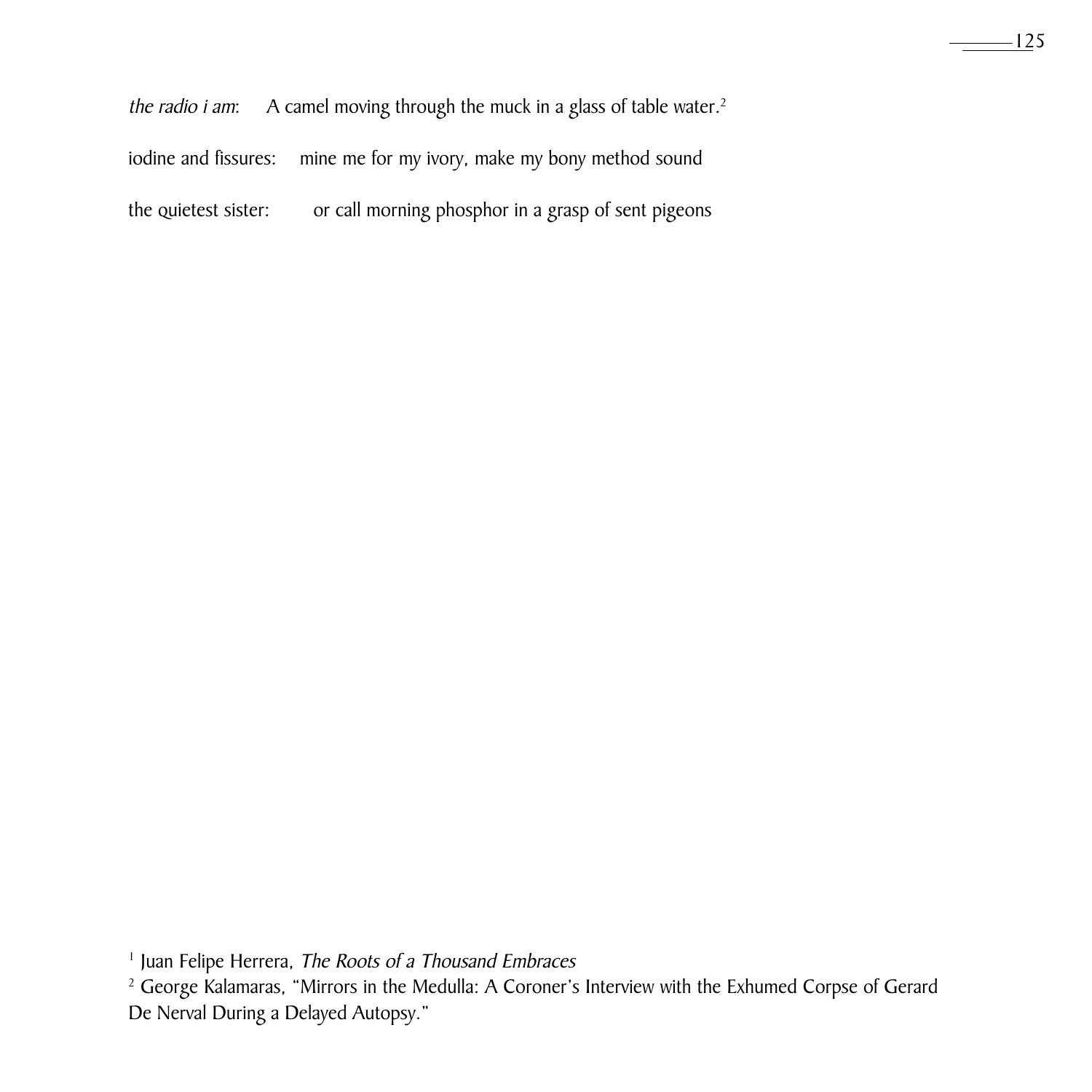dear birds.

i'm broken to my circuits, a shatter of your syntax in everything i split. this morning i woke up in your prism voice saying bind me to your pages, keep the blinds closed. when you said my orbit in the current tongue was done, i was frozen in the clutter, a camera failing to close both eyes. you say your wings will reproduce well, but why are there so many cracks in my monocle, so much secondhand ink still left on my instruments. if we are lost to the same circumference, siblings of stranded glass, wardens in a spilling body, why can't i diagram the phrasing of your limbs.

love,

planted periscope/embossed appendage

dearest sister,

my most buried wires tell me we are thinking of the same fish. talking to ourselves in tandem. the scab on your left hand a polar star, an opening in rock and a splash of weight. tonight i found a torn photo of your palms on my thinnest sounding board, my sugarless blessing. while you etched "the statue takes a skin" in my greenest screen, i crossed myself after every negation, saying build me out of fallen leaves, barter me for driftwood. when you scattered iron filings on the lines in my cheeks, i could feel the exact temperature in the house of bundled fibers, i could hear your oldest rain hitting the ground.

love and voltage,

hold the railing

| siblings of stranded glass: | see the difference between each anchored craft               |
|-----------------------------|--------------------------------------------------------------|
| in the current tongue:      | the quietest gesture; cleft in the house of removing signals |
| embossed appendage:         | a lens for resisting the sound of static                     |
| frozen in the clutter:      | call this turning solid, plaster in my pores                 |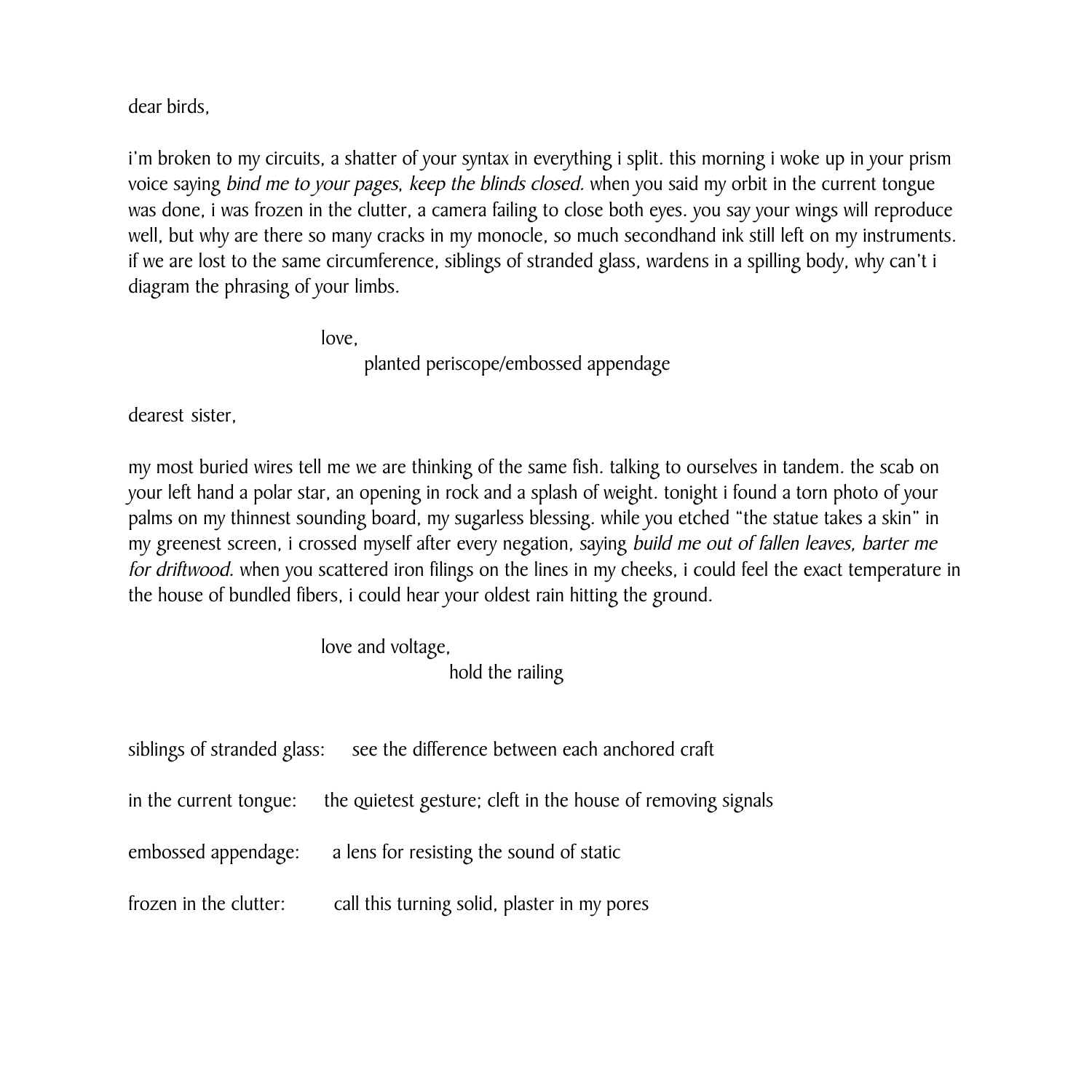dear birds.

when you said *etymology is a swelling epicenter*, i wondered how your letters would sound if i spelled your flares locus or kept the points plotted on crumpled paper. if half the word floater is ghost cursive, a way of asking for three more minutes of filament in the last watt of a lightbulb, where is the place between gradient and gramophone in my pinhole glasses, my mouth cloaked in mumbling. you said hearing my older voice was like loaning flour to a cup of sugar. i'm all out of order, looking through the blanks where your eyes used to be.

> love and lumens. glare on the window

dearest sister,

i can feel your digits in the stoppings of my watch, a cast of your shadow in everything i count. you write me as "asterisks sparring over unclaimed zero" but why is your appendix so full of holes, why am i frozen whenever you speak. when you used your graphite voice to say "parlance is leaky, grieving rock," a thin line was drawn across all my divisors. when you asked me to watch the place between loa and lobe in your cargo ear, you sounded like knuckle was tonsil, as if finger meant fissure.

love.

stenciled scale/spectral extremities

my older voice: an instrument for increasing the strength of indigo

glare on the window: the prime meridian; renders all distinctions lamb

your appendix: loophole enough to admit an interlocutor

grieving rock: the pain in my sheets won't go away –127